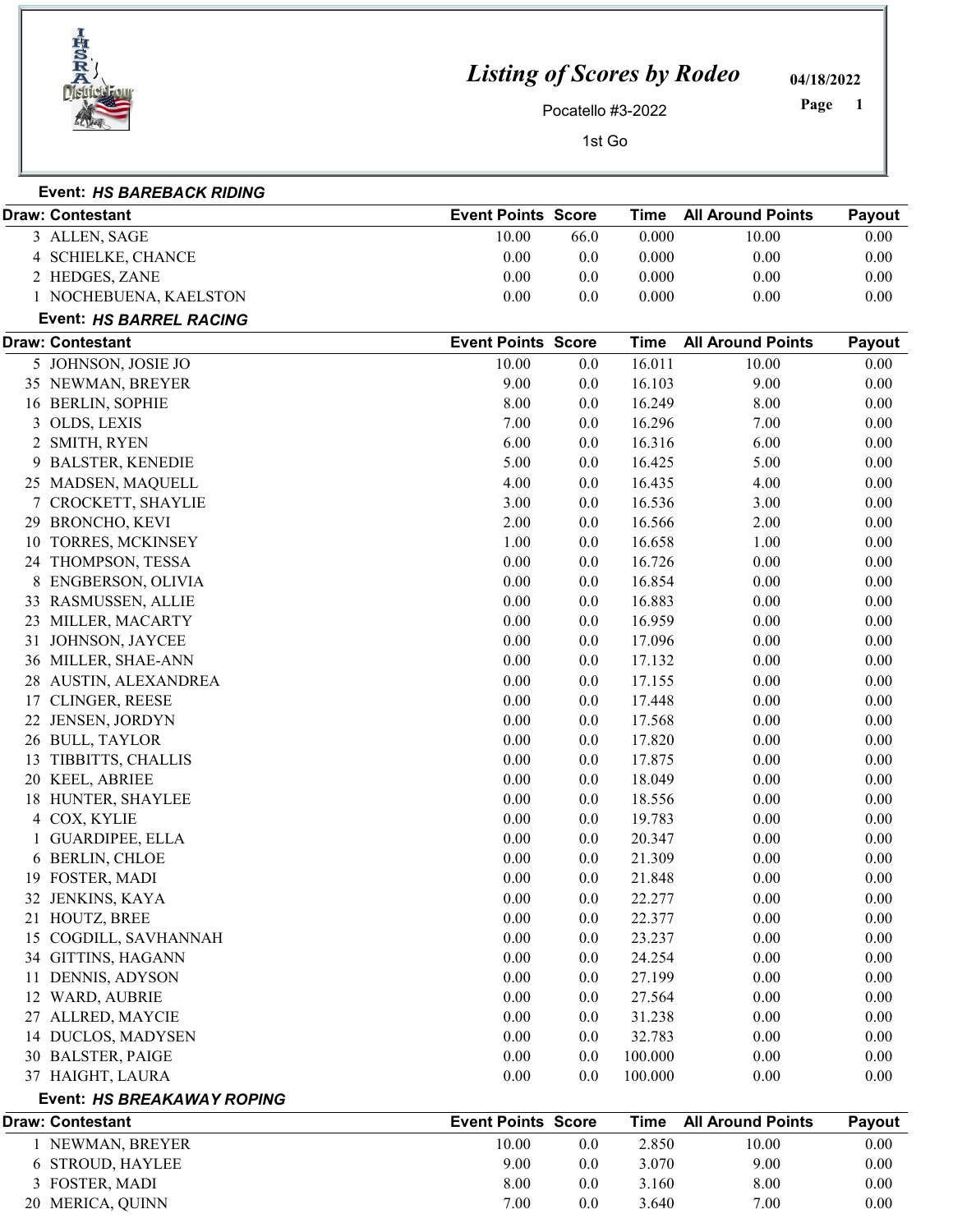|    | <b>I独SRA</b><br><b>District Lou</b>       | <b>Listing of Scores by Rodeo</b> | Pocatello #3-2022<br>1st Go |                    | Page                     | 04/18/2022<br>2 |
|----|-------------------------------------------|-----------------------------------|-----------------------------|--------------------|--------------------------|-----------------|
|    | 7 BERLIN, CHLOE                           | 6.00                              | 0.0                         | 3.770              | 6.00                     | 0.00            |
|    | 14 BEDKE, FALON                           | 5.00                              | 0.0                         | 12.630             | 5.00                     | 0.00            |
|    | 13 OLDS, LEXIS                            | 4.00                              | 0.0                         | 15.770             | 4.00                     | 0.00            |
| 9  | STROUD, JAYCEE                            | 0.00                              | 0.0                         | 100.000            | 0.00                     | 0.00            |
|    | 22 JOHNSON, SHYLEE                        | 0.00                              | 0.0                         | 100.000            | 0.00                     | 0.00            |
|    | 10 JOHNSON, JAYCEE                        | 0.00                              | 0.0                         | 100.000            | 0.00                     | 0.00            |
|    | 11 JENKINS, KAYA                          | 0.00                              | 0.0                         | 100.000            | 0.00                     | 0.00            |
|    | 16 MADSEN, MAQUELL                        | 0.00                              | 0.0                         | 100.000            | 0.00                     | 0.00            |
| 12 | THOMPSON, TESSA                           | 0.00                              | 0.0                         | 100.000            | 0.00                     | 0.00            |
|    | 5 MILLER, MACARTY                         | 0.00                              | 0.0                         | 100.000            | 0.00                     | 0.00            |
|    | 23 BERLIN, SOPHIE                         | 0.00                              | 0.0                         | 100.000            | 0.00                     | 0.00            |
|    | 4 AUSTIN, ALEXANDREA                      | 0.00                              | 0.0                         | 100.000            | 0.00                     | 0.00            |
| 15 | TIBBITTS, CHALLIS                         | 0.00                              | 0.0                         | 100.000            | 0.00                     | 0.00            |
| 21 | SMITH, RYEN                               | 0.00                              | $0.0\,$                     | 100.000            | 0.00                     | 0.00            |
|    | 8 BALSTER, KENEDIE                        | 0.00                              | 0.0                         | 100.000            | 0.00                     | 0.00            |
|    | 19 BRONCHO, KEVI                          | 0.00<br>0.00                      | 0.0                         | 100.000<br>100.000 | 0.00<br>0.00             | 0.00            |
|    | 18 REYNOLDS, KARLEE<br>2 MILLER, SHAE-ANN | 0.00                              | 0.0<br>0.0                  | 100.000            | 0.00                     | 0.00            |
|    | 24 HAIGHT, LAURA                          |                                   | 0.0                         | 100.000            | 0.00                     | 0.00            |
|    | 17 QUIRE, DALLY                           | 0.00<br>0.00                      | 0.0                         | 100.000            | 0.00                     | 0.00<br>0.00    |
|    | Event: HS BULL RIDING                     |                                   |                             |                    |                          |                 |
|    | <b>Draw: Contestant</b>                   | <b>Event Points Score</b>         |                             | <b>Time</b>        | <b>All Around Points</b> | Payout          |
|    | 3 WEED, CEASAR                            | 10.00                             | 71.0                        | 0.000              | 10.00                    | 0.00            |
|    | 4 ALLEN, SAGE                             | 9.00                              | 64.0                        | 0.000              | 9.00                     | 0.00            |
|    | 2 PALMER, KASON                           | 8.00                              | 43.0                        | 0.000              | 8.00                     | 0.00            |
|    | 1 JONES, JP                               | 0.00                              | 0.0                         | 0.000              | 0.00                     | 0.00            |
|    | Event: HS GOAT TYING                      |                                   |                             |                    |                          |                 |
|    | <b>Draw: Contestant</b>                   | <b>Event Points Score</b>         |                             | <b>Time</b>        | <b>All Around Points</b> | Payout          |
|    | 13 NEWMAN, BREYER                         | 10.00                             | 0.0                         | 7.670              | 10.00                    | 0.00            |
|    | 10 JOHNSON, JOSIE JO                      | 9.00                              | 0.0                         | 10.300             | 9.00                     | 0.00            |
|    | 4 FOSTER, MADI                            | 8.00                              | 0.0                         | 10.410             | 8.00                     | 0.00            |
|    | 3 MILLER, MACARTY                         | 7.00                              | 0.0                         | 10.910             | 7.00                     | 0.00            |
|    | 8 BALSTER, KENEDIE                        | 6.00                              | 0.0                         | 11.270             | 6.00                     | 0.00            |
|    | 6 ALLRED, MAYCIE                          | 5.00                              | 0.0                         | 11.540             | 5.00                     | 0.00            |
|    | 9 BERLIN, SOPHIE                          | 4.00                              | $0.0\,$                     | 12.100             | 4.00                     | 0.00            |
|    | 12 THOMPSON, TESSA                        | 3.00                              | 0.0                         | 17.460             | 3.00                     | 0.00            |
|    | 5 BRONCHO, KEVI                           | 2.00                              | 0.0                         | 20.670             | 2.00                     | 0.00            |
|    | STROUD, JAYCEE                            | 0.00                              | 0.0                         | 100.000            | 0.00                     | 0.00            |
|    | 14 TORRES, MCKINSEY                       | 0.00                              | 0.0                         | 100.000            | 0.00                     | 0.00            |
|    | 11 BERLIN, CHLOE                          | 0.00                              | 0.0                         | 100.000            | 0.00                     | 0.00            |
|    | 2 TIBBITTS, CHALLIS                       | 0.00                              | 0.0                         | 100.000            | 0.00                     | 0.00            |
|    | 16 RASMUSSEN, ALLIE                       | 0.00                              | 0.0                         | 100.000            | 0.00                     | 0.00            |
|    | 15 HAIGHT, LAURA                          | 0.00                              | 0.0                         | 100.000            | 0.00                     | 0.00            |
|    | 7 QUIRE, DALLY                            | 0.00                              | 0.0                         | 100.000            | $0.00\,$                 | 0.00            |
|    | <b>Event: HS POLE BENDING</b>             |                                   |                             |                    |                          |                 |
|    | <b>Draw: Contestant</b>                   | <b>Event Points Score</b>         |                             | <b>Time</b>        | <b>All Around Points</b> | Payout          |
|    | 7 SMITH, RYEN                             | 10.00                             | 0.0                         | 21.035             | 10.00                    | 0.00            |
|    | 30 FOSTER, MADI                           | 9.00                              | 0.0                         | 21.533             | 9.00                     | 0.00            |
|    | 2 MADSEN, MAQUELL                         | 8.00                              | 0.0                         | 21.743             | 8.00                     | 0.00            |
|    | 1 BALSTER, KENEDIE                        | 7.00                              | 0.0                         | 21.803             | 7.00                     | 0.00            |
|    | 17 TORRES, MCKINSEY                       | 6.00                              | 0.0                         | 21.905             | 6.00                     | 0.00            |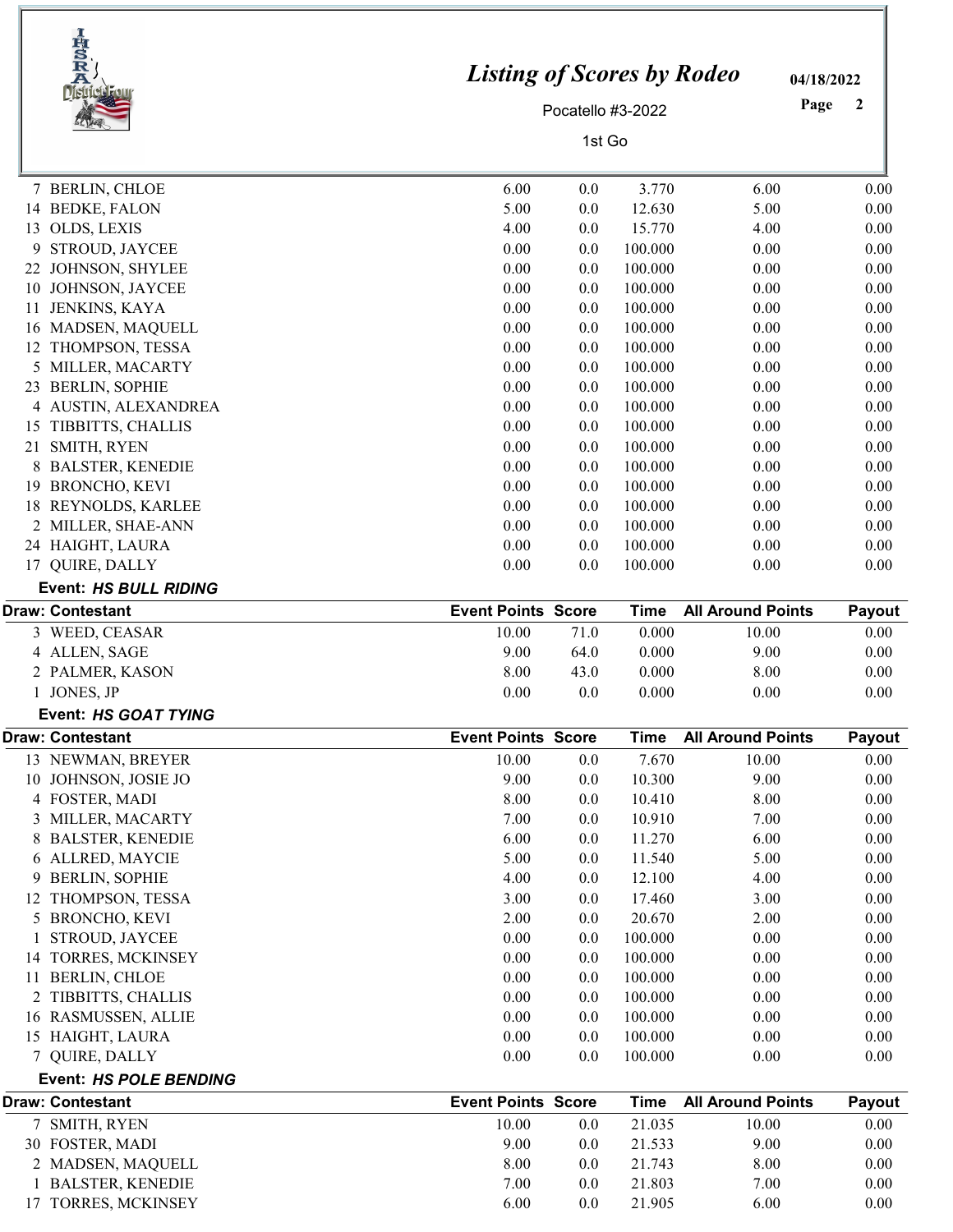|    | IHSRA                                                    | <b>Listing of Scores by Rodeo</b> |                   |             |                          | 04/18/2022 |
|----|----------------------------------------------------------|-----------------------------------|-------------------|-------------|--------------------------|------------|
|    |                                                          |                                   | Pocatello #3-2022 |             |                          | Page<br>3  |
|    |                                                          |                                   | 1st Go            |             |                          |            |
|    |                                                          |                                   |                   |             |                          |            |
|    | 23 DUCLOS, MADYSEN                                       | 5.00                              | 0.0               | 22.036      | 5.00                     | 0.00       |
|    | 21 BERLIN, CHLOE                                         | 4.00                              | 0.0               | 22.273      | 4.00                     | 0.00       |
| 32 | CROCKETT, SHAYLIE                                        | 3.00                              | 0.0               | 22.428      | 3.00                     | 0.00       |
| 18 | <b>BALSTER, PAIGE</b>                                    | 2.00                              | 0.0               | 22.456      | 2.00                     | 0.00       |
| 26 | <b>CLINGER, REESE</b>                                    | 1.00                              | 0.0               | 23.141      | 1.00                     | 0.00       |
|    | 20 MILLER, MACARTY                                       | 0.00                              | 0.0               | 23.403      | 0.00                     | 0.00       |
| 13 | JENSEN, JORDYN                                           | 0.00                              | 0.0               | 23.492      | 0.00                     | 0.00       |
| 28 | HUNTER, SHAYLEE                                          | 0.00                              | 0.0               | 23.590      | 0.00                     | 0.00       |
|    | 31 RASMUSSEN, ALLIE                                      | 0.00                              | 0.0               | 23.757      | 0.00                     | 0.00       |
|    | 3 HAIGHT, LAURA                                          | 0.00                              | 0.0               | 24.199      | 0.00                     | 0.00       |
|    | 5 BULL, TAYLOR                                           | 0.00                              | 0.0               | 24.294      | 0.00                     | 0.00       |
|    | 19 KEEL, ABRIEE                                          | 0.00                              | 0.0               | 24.674      | 0.00                     | 0.00       |
| 12 | TIBBITTS, CHALLIS                                        | 0.00                              | 0.0               | 25.501      | 0.00                     | 0.00       |
|    | 10 NEWMAN, BREYER                                        | 0.00                              | 0.0               | 26.307      | 0.00                     | 0.00       |
|    | 15 REYNOLDS, KARLEE                                      | 0.00                              | 0.0               | 27.218      | 0.00                     | 0.00       |
|    | MILLER, SHAE-ANN<br>8                                    | 0.00                              | 0.0               | 27.994      | 0.00                     | 0.00       |
| 22 | <b>BERLIN, SOPHIE</b>                                    | 0.00                              | 0.0               | 28.259      | 0.00                     | 0.00       |
|    | 4 ENGBERSON, OLIVIA                                      | 0.00                              | 0.0               | 28.420      | 0.00                     | 0.00       |
|    | 24 OLDS, LEXIS                                           | 0.00                              | 0.0               | 28.941      | 0.00                     | 0.00       |
| 11 | GITTINS, HAGANN                                          | 0.00                              | 0.0               | 30.718      | 0.00                     | 0.00       |
|    | 9<br>THOMPSON, TESSA                                     | 0.00                              | 0.0               | 31.673      | 0.00                     | 0.00       |
|    | JOHNSON, JOSIE JO<br>6                                   | 0.00                              | 0.0               | 31.811      | 0.00                     | 0.00       |
|    | 27 JOHNSON, JAYCEE                                       | 0.00                              | 0.0               | 33.374      | 0.00                     | 0.00       |
|    |                                                          | 0.00                              | 0.0               | 33.743      | 0.00                     | 0.00       |
|    | 14 ALLRED, MAYCIE                                        | 0.00                              |                   | 35.082      | 0.00                     |            |
| 29 | 25 COX, KYLIE                                            | 0.00                              | 0.0               | 45.800      | 0.00                     | 0.00       |
|    | WARD, AUBRIE<br>16 JENKINS, KAYA                         |                                   | 0.0               |             | 0.00                     | 0.00       |
|    |                                                          | 0.00                              | 0.0               | 100.000     |                          | 0.00       |
|    | <b>Event: HS SADDLE BRONC</b><br><b>Draw: Contestant</b> | <b>Event Points Score</b>         |                   | <b>Time</b> | <b>All Around Points</b> | Payout     |
|    | 1 OLESON, IRA                                            | 10.00                             | 56.0              | 0.000       | 10.00                    | 0.00       |
|    |                                                          | 9.00                              | 30.0              | 0.000       | 9.00                     | 0.00       |
|    | 3 BARBER, RILEY                                          |                                   |                   |             |                          |            |
|    | 6 BARTAUSKY, DUSTIN                                      | 0.00                              | 0.0               | 0.000       | 0.00                     | 0.00       |
|    | 2 MEADOR, PEYTON                                         | 0.00                              | 0.0               | 0.000       | 0.00                     | 0.00       |
|    | 5 HANSEN, COLBY                                          | 0.00                              | 0.0               | 0.000       | 0.00                     | 0.00       |
|    | 4 BARBER, JAREN                                          | 0.00                              | 0.0               | 0.000       | 0.00                     | 0.00       |
|    | 7 BARBER, SLADE<br>Event: HS STEER WRESTLING             | 0.00                              | 0.0               | 0.000       | 0.00                     | 0.00       |
|    | <b>Draw: Contestant</b>                                  | <b>Event Points Score</b>         |                   | <b>Time</b> | <b>All Around Points</b> | Payout     |
|    | 6 OLESON, IRA                                            | 10.00                             | 0.0               | 6.830       | 10.00                    | 0.00       |
|    | 4 ROCHE, HUNTER                                          | 9.00                              | 0.0               | 7.900       | 9.00                     | 0.00       |
|    | 5 FOSTER, KYLE                                           | 0.00                              | 0.0               | 100.000     | 0.00                     | 0.00       |
|    | 3 KIGGINS, RIGGIN                                        | 0.00                              | 0.0               | 100.000     | 0.00                     | 0.00       |
|    | 2 BARBER, RILEY                                          | 0.00                              | 0.0               | 100.000     | 0.00                     | 0.00       |
|    | 1 BARBER, SLADE                                          | 0.00                              | 0.0               | 100.000     | 0.00                     | 0.00       |
|    | Event: HS TEAM ROPING                                    |                                   |                   |             |                          |            |
|    | <b>Draw: Contestant</b>                                  | <b>Event Points Score</b>         |                   | <b>Time</b> | <b>All Around Points</b> | Payout     |
|    | 7 JENSEN, WYATT (1)                                      | 10.00                             | 0.0               | 8.170       | 10.00                    | 0.00       |
|    | 7 THOMPSON, BOEDY (2)                                    | 10.00                             | 0.0               | 8.170       | 10.00                    | 0.00       |
|    | 6 BELL, WADE (1)                                         | 9.00                              | 0.0               | 10.080      | 9.00                     | 0.00       |
|    | $6$ OLESON, IRA $(2)$                                    | 9.00                              | 0.0               | 10.080      | 9.00                     | 0.00       |
|    | 9 JOHNSON, SHYLEE (1)                                    | 8.00                              | 0.0               | 16.840      | 8.00                     | 0.00       |
|    |                                                          |                                   |                   |             |                          |            |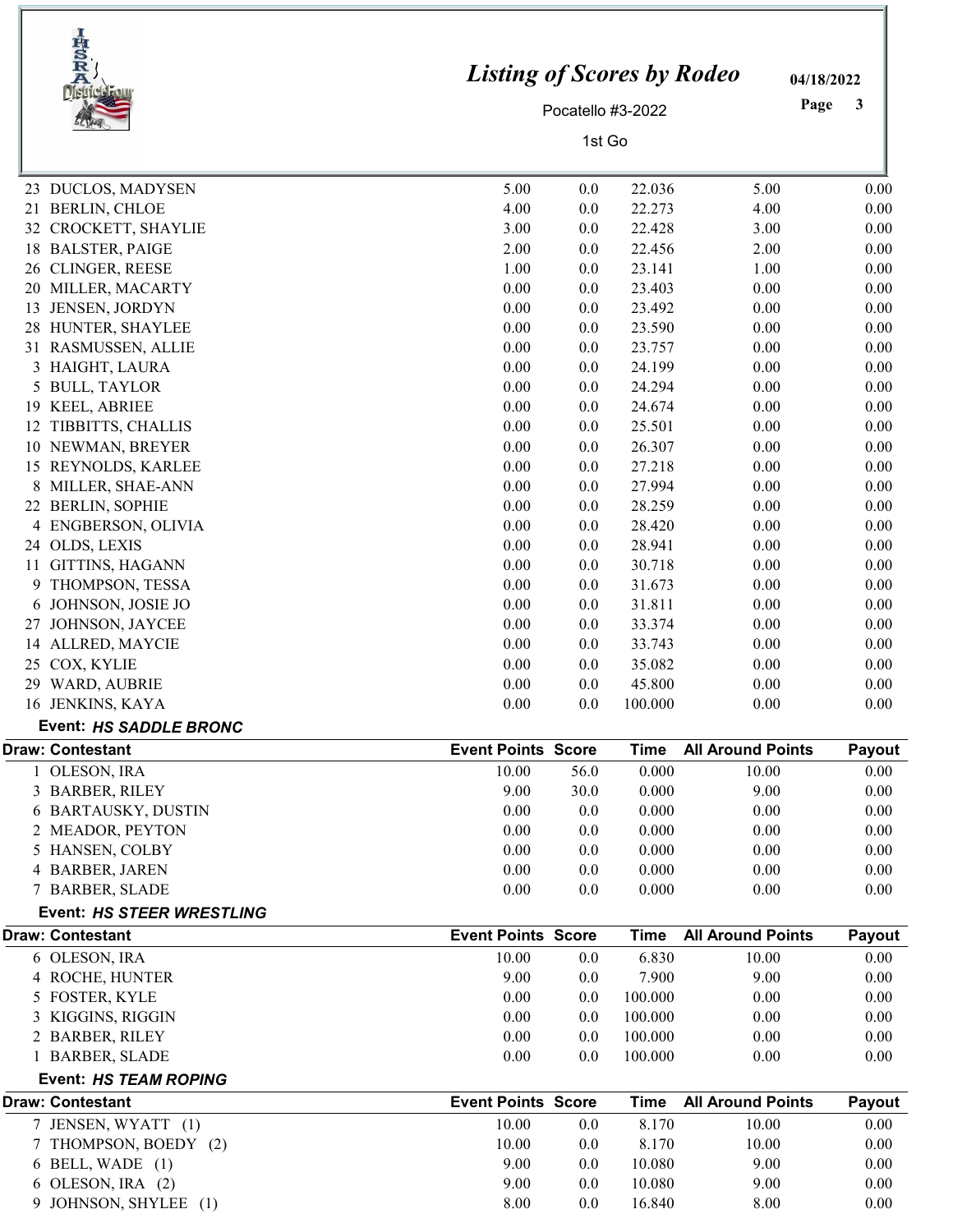| IRSRA                                         |                                   |                   |                       |                          |                |
|-----------------------------------------------|-----------------------------------|-------------------|-----------------------|--------------------------|----------------|
| <b>District For</b>                           | <b>Listing of Scores by Rodeo</b> |                   |                       |                          | 04/18/2022     |
|                                               |                                   | Pocatello #3-2022 |                       |                          | Page<br>4      |
|                                               |                                   | 1st Go            |                       |                          |                |
| 9 TIBBITTS, CHALLIS (2)                       | 8.00                              | 0.0               | 16.840                | 8.00                     | 0.00           |
| 12 PAYNE, NATHAN (1)                          | 7.00                              | 0.0               | 26.010                | 7.00                     | 0.00           |
| 12 JONES, DAXTON (2)                          | 7.00                              | 0.0               | 26.010                | 7.00                     | 0.00           |
| 2 BERLIN, SOPHIE (1)                          | 6.00                              | 0.0               | 26.170                | 6.00                     | 0.00           |
| 2 MILLER, MACARTY (2)                         | 6.00                              | 0.0               | 26.170                | 6.00                     | 0.00           |
| 14 MERICA, QUINN (1)                          | 0.00                              | 0.0               | 100.000               | 0.00                     | 0.00           |
| STROUD, HAYLEE (1)<br>8                       | 0.00                              | 0.0               | 100.000               | 0.00                     | 0.00           |
| JENKINS, KAYA (1)<br>17                       | 0.00                              | 0.0               | 100.000               | 0.00                     | 0.00           |
| 15 FOSTER, MADI (1)                           | 0.00                              | 0.0               | 100.000               | 0.00                     | 0.00           |
| 16 MADSEN, MAQUELL (1)                        | 0.00                              | 0.0               | 100.000               | 0.00                     | 0.00           |
| THOMPSON, TESSA (1)                           | 0.00                              | 0.0               | 100.000               | 0.00                     | 0.00           |
| $3$ OLDS, LEXIS $(1)$                         | 0.00                              | 0.0               | 100.000               | 0.00                     | 0.00           |
| 11 BEDKE, FALON (1)                           | 0.00                              | 0.0               | 100.000               | 0.00                     | 0.00           |
| 5 FOSTER, TRISTIN (1)                         | 0.00                              | 0.0               | 100.000               | 0.00                     | 0.00           |
| 10 ROCHE, HUNTER (1)                          | 0.00                              | 0.0               | 100.000               | 0.00                     | 0.00           |
| 13 MERRITT, DYLAN (1)                         | 0.00                              | 0.0               | 100.000               | 0.00                     | 0.00           |
| 4 HAIGHT, LAURA (1)                           | 0.00                              | 0.0               | 100.000               | 0.00                     | 0.00           |
| 15 JOHNSON, JAYCEE (2)                        | 0.00                              | 0.0               | 100.000               | 0.00                     | 0.00           |
| 17 DRAW PARTNER, HEELER #2 (2)                | 0.00                              | 0.0               | 100.000               | 0.00                     | 0.00           |
| 8 NEWMAN, BREYER (2)                          | 0.00                              | 0.0               | 100.000               | 0.00                     | 0.00           |
| 11 BERLIN, CHLOE (2)                          | 0.00                              | 0.0               | 100.000               | 0.00                     | 0.00           |
| 14 BRONCHO, KEVI (2)                          | 0.00                              | 0.0               | 100.000               | 0.00                     | 0.00           |
| 13 PAUL, KAYDEN (2)                           | 0.00                              | 0.0               | 100.000               | 0.00                     | 0.00           |
| 5 ANDERSON, AJ (2)                            | 0.00                              | 0.0               | 100.000               | 0.00                     | 0.00           |
| 3 KIGGINS, RIGGIN (2)                         | 0.00                              | 0.0               | 100.000               | 0.00                     | 0.00           |
| SWAN, GEORGE (2)                              | 0.00                              | 0.0               | 100.000               | 0.00                     | 0.00           |
| 16 JONES, BRIGGEN (2)                         | 0.00                              | 0.0               | 100.000               | 0.00                     | 0.00           |
| 10 GUNTER, COLE (2)                           | 0.00                              | 0.0               | 100.000               | 0.00                     | $0.00\,$       |
| 4 BARBER, RILEY (2)                           | 0.00                              | 0.0               | 100.000               | 0.00                     | $0.00\,$       |
| Event: HS TIE DOWN<br><b>Draw: Contestant</b> | <b>Event Points Score</b>         |                   |                       | <b>All Around Points</b> |                |
| 3 JENSEN, WYATT                               | 10.00                             | 0.0               | <b>Time</b><br>10.020 | 10.00                    | Payout<br>0.00 |
| THOMPSON, BOEDY<br>4                          | 9.00                              | 0.0               | 12.540                | 9.00                     | $0.00\,$       |
| 6 BARBER, RILEY                               | 8.00                              | 0.0               | 25.290                | 8.00                     | 0.00           |
| <b>ROCHE, HUNTER</b><br>8                     | 7.00                              | 0.0               | 27.780                | 7.00                     | $0.00\,$       |
| JONES, DAXTON                                 | 0.00                              | 0.0               | 100.000               | 0.00                     | 0.00           |
| 5 BELL, WADE                                  | 0.00                              | 0.0               | 100.000               | 0.00                     | 0.00           |
| OLESON, IRA                                   | 0.00                              | 0.0               | 100.000               | 0.00                     | 0.00           |
| 7 PAYNE, NATHAN                               | 0.00                              | 0.0               | 100.000               | 0.00                     | $0.00\,$       |
| 9 JONES, BRIGGEN                              | 0.00                              | 0.0               | 100.000               | 0.00                     | $0.00\,$       |
| Event: JH BAREBACK STEER                      |                                   |                   |                       |                          |                |
| <b>Draw: Contestant</b>                       | <b>Event Points Score</b>         |                   | <b>Time</b>           | <b>All Around Points</b> | Payout         |
| 3 MILLER, KOLTER                              | 0.00                              | 0.0               | 0.000                 | 0.00                     | $0.00\,$       |
| 1 WALLACE, RYDER                              | 0.00                              | 0.0               | 0.000                 | 0.00                     | $0.00\,$       |
| 2 JENSEN, BRYSON                              | 0.00                              | 0.0               | 0.000                 | 0.00                     | $0.00\,$       |
| <b>Event: JH BARREL RACING</b>                |                                   |                   |                       |                          |                |
| <b>Draw: Contestant</b>                       | <b>Event Points Score</b>         |                   | <b>Time</b>           | <b>All Around Points</b> | Payout         |
| <b>JORGENSEN, RAEGAN</b>                      | 10.00                             | 0.0               | 16.502                | 10.00                    | $0.00\,$       |
| 9 MILLER, MCKINLEY                            | 9.00                              | 0.0               | 17.185                | 9.00                     | $0.00\,$       |
| 2 LOSEE, GERTIE                               | 8.00                              | 0.0               | 17.778                | 8.00                     | $0.00\,$       |
| 3 SWEENEY, KEEGAN                             | 7.00                              | 0.0               | 18.969                | 7.00                     | 0.00           |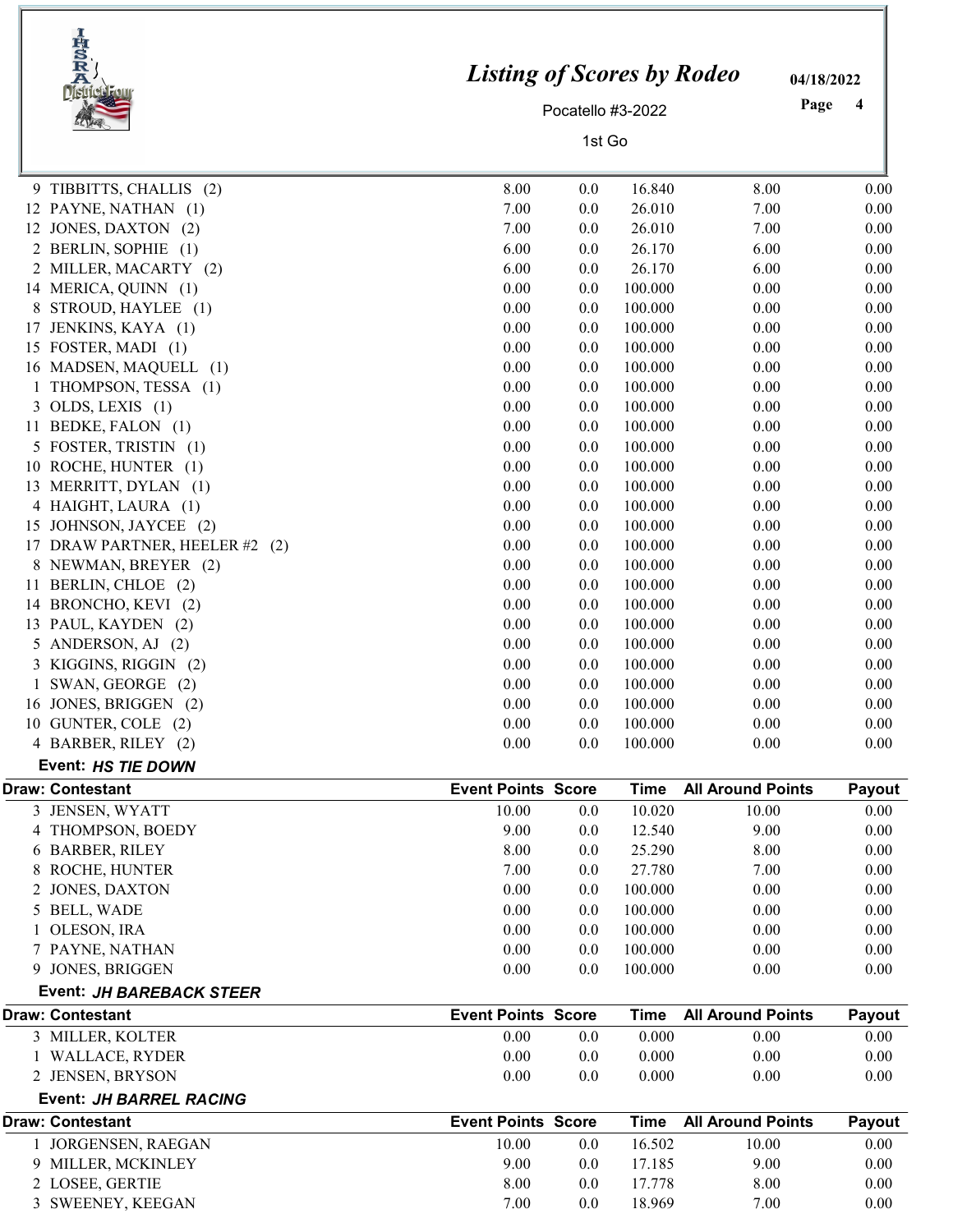| <b>HSRA</b>                            |                                   |                   |                    |                          |                |
|----------------------------------------|-----------------------------------|-------------------|--------------------|--------------------------|----------------|
| <b>District Fo</b>                     | <b>Listing of Scores by Rodeo</b> |                   | 04/18/2022         |                          |                |
|                                        |                                   | Pocatello #3-2022 |                    | Page                     | 5              |
|                                        |                                   | 1st Go            |                    |                          |                |
| 10 BENSON, BREANNA                     | 6.00                              | $0.0\,$           | 23.572             | 6.00                     | 0.00           |
| STODDARD, KHARLI                       | 5.00                              | 0.0               | 26.740             | 5.00                     | 0.00           |
| FLY, TIETSIE<br>5                      | 4.00                              | $0.0\,$           | 27.989             | 4.00                     | 0.00           |
| 4 OLESON, HARLIE                       | 3.00                              | 0.0               | 31.548             | 3.00                     | 0.00           |
| 8 MATHEWS, ELLA                        | 0.00                              | 0.0               | 100.000            | 0.00                     | 0.00           |
| 6 MILLER, CASHLEE                      | 0.00                              | 0.0               | 100.000            | 0.00                     | 0.00           |
| Event: JH BOYS BREAKAWAY               |                                   |                   |                    |                          |                |
| <b>Draw: Contestant</b>                | <b>Event Points Score</b>         |                   | <b>Time</b>        | <b>All Around Points</b> | Payout<br>0.00 |
| 1 MILLER, KOLTER<br>4 TIBBITTS, J.T    | 0.00<br>0.00                      | 0.0<br>0.0        | 100.000<br>100.000 | 0.00<br>0.00             | 0.00           |
| SWEENEY, BRAYDEN                       | 0.00                              | 0.0               | 100.000            | 0.00                     | 0.00           |
| 5 KIGGINS, RIDGE                       | 0.00                              | 0.0               | 100.000            | 0.00                     | 0.00           |
| 3 MILLER, RIGGIN                       | 0.00                              | 0.0               | 100.000            | 0.00                     | 0.00           |
| Event: JH BOYS GOAT TYING              |                                   |                   |                    |                          |                |
| <b>Draw: Contestant</b>                | <b>Event Points Score</b>         |                   | <b>Time</b>        | <b>All Around Points</b> | Payout         |
| 4 CLAYSON, IKE                         | 10.00                             | 0.0               | 15.690             | 10.00                    | 0.00           |
| 3 TIBBITTS, J.T                        | 9.00                              | 0.0               | 19.490             | 9.00                     | 0.00           |
| 1 MILLER, RIGGIN                       | 0.00                              | 0.0               | 100.000            | 0.00                     | 0.00           |
| 2 KIGGINS, RIDGE                       | 0.00                              | 0.0               | 100.000            | 0.00                     | 0.00           |
| Event: JH BULL RIDING                  |                                   |                   |                    |                          |                |
| <b>Draw: Contestant</b>                | <b>Event Points Score</b>         |                   | <b>Time</b>        | <b>All Around Points</b> | Payout         |
| 1 AUSTIN, DYLAN                        | 10.00                             | 54.0              | 0.000              | 10.00                    | 0.00           |
| 3 MILLER, KOLTER                       | 0.00                              | 0.0               | 0.000              | 0.00                     | 0.00           |
| 2 BOSQUEZ, ARIMO                       | 0.00                              | 0.0               | 0.000              | 0.00                     | 0.00           |
| Event: JH CHUTE DOGGING                |                                   |                   |                    |                          |                |
| <b>Draw: Contestant</b>                | <b>Event Points Score</b>         |                   | Time               | <b>All Around Points</b> | Payout         |
| 7 CLAYSON, IKE                         | 10.00                             | 0.0               | 25.740             | 10.00                    | $0.00\,$       |
| 6 MILLER, KOLTER                       | 0.00                              | $0.0\,$           | 100.000            | 0.00                     | 0.00           |
| 5 JENSEN, BRYSON                       | 0.00                              | $0.0\,$           | 100.000            | 0.00                     | 0.00           |
| 2 WALLACE, RYDER                       | 0.00<br>0.00                      | $0.0\,$           | 100.000<br>100.000 | 0.00                     | 0.00<br>0.00   |
| 4 SWEENEY, BRAYDEN<br>1 BOSQUEZ, ARIMO | 0.00                              | 0.0<br>0.0        | 100.000            | 0.00<br>0.00             | 0.00           |
| 3 AUSTIN, DYLAN                        | 0.00                              | 0.0               | 100.000            | 0.00                     | 0.00           |
| Event: JH GIRLS BREAKAWAY              |                                   |                   |                    |                          |                |
| <b>Draw: Contestant</b>                | <b>Event Points Score</b>         |                   | <b>Time</b>        | <b>All Around Points</b> | Payout         |
| 5 JORGENSEN, RAEGAN                    | 10.00                             | $0.0\,$           | 3.150              | 10.00                    | 0.00           |
| 1 MILLER, MCKINLEY                     | 0.00                              | 0.0               | 100.000            | 0.00                     | 0.00           |
| 4 FLY, TIETSIE                         | 0.00                              | 0.0               | 100.000            | 0.00                     | 0.00           |
| 3 LOSEE, GERTIE                        | 0.00                              | $0.0\,$           | 100.000            | 0.00                     | 0.00           |
| 2 MILLER, CASHLEE                      | 0.00                              | 0.0               | 100.000            | 0.00                     | 0.00           |
| Event: JH GIRLS GOAT TYING             |                                   |                   |                    |                          |                |
| <b>Draw: Contestant</b>                | <b>Event Points Score</b>         |                   | <b>Time</b>        | <b>All Around Points</b> | Payout         |
| 2 OLESON, HARLIE                       | 10.00                             | $0.0\,$           | 11.320             | 10.00                    | 0.00           |
| 5 LOSEE, GERTIE                        | 9.00                              | 0.0               | 14.260             | 9.00                     | 0.00           |
| 1 MILLER, MCKINLEY                     | 8.00                              | 0.0               | 17.320             | 8.00                     | 0.00           |
| 6 JORGENSEN, RAEGAN                    | 7.00                              | 0.0               | 19.010             | 7.00                     | 0.00           |
| <b>BENSON, BREANNA</b><br>7            | 0.00                              | 0.0               | 100.000            | 0.00                     | 0.00           |
| 4 STODDARD, KHARLI                     | 0.00                              | 0.0               | 100.000            | 0.00                     | 0.00           |
| 3 SWEENEY, KEEGAN                      | 0.00                              | 0.0               | 100.000            | 0.00                     | 0.00           |